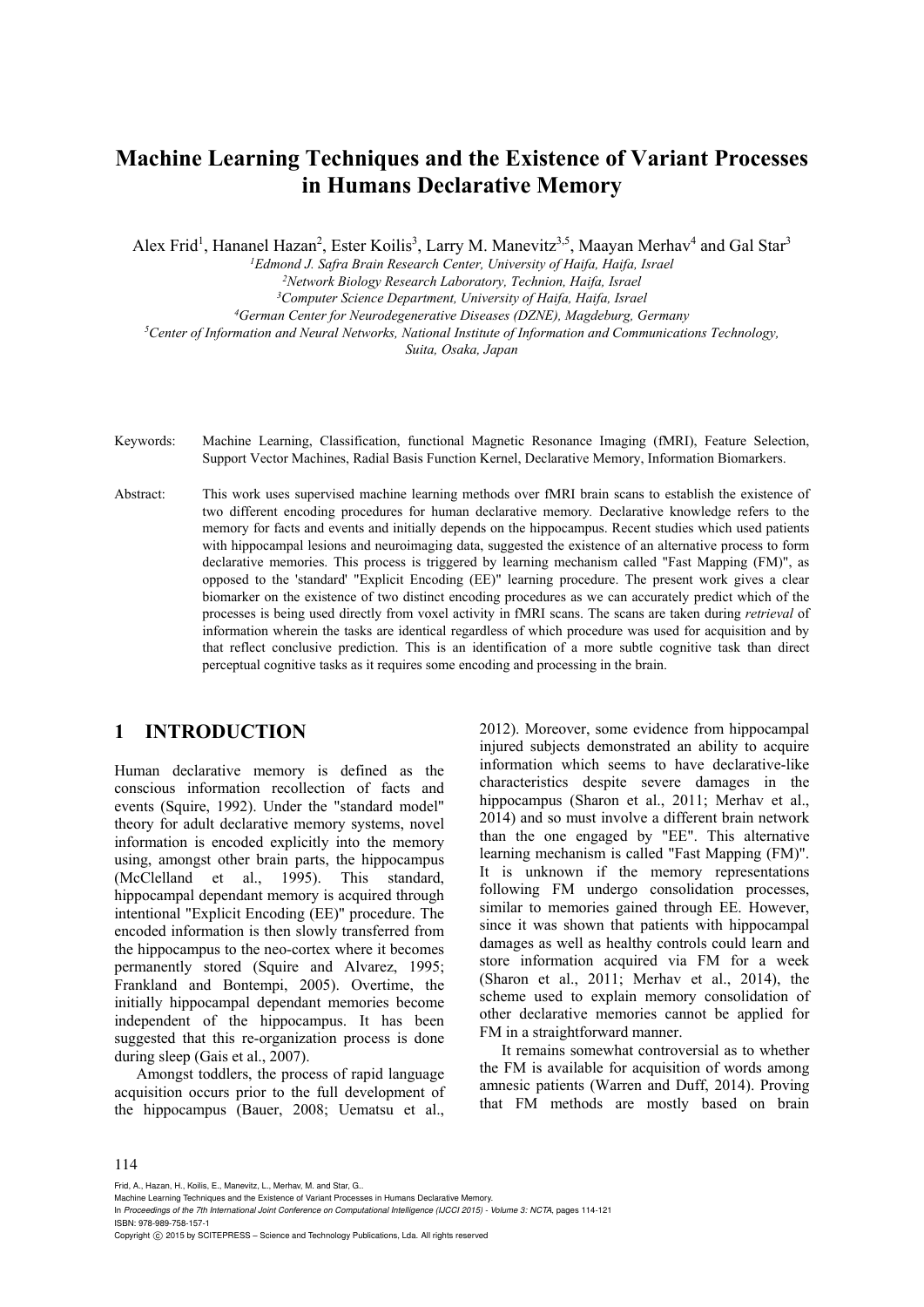structures outside of the hippocampus area opens possibility for therapeutic approach for people with damages in these areas.

In this work we aim to demonstrate the distinctiveness of brain systems, which support EE and FM memory process, by extracting activity patterns directly from brain data. Functional magnetic resonance imaging (fMRI) captures information from thousands of different localities (voxels) of the brain simultaneously. Multivariate pattern analysis approach (MVPA) (Norman et al., 2006) utilizes these activities by looking for changes in BOLD signal across different voxels. Different methods can be used for analysis on such complex data depending on the question of study (retrieval or decoding stimuli, mental states, behaviours and other variables of interest). A growing number of studies (Mitchell et al. 2008; Kriegeskorte et al., 2006; Nawa and Ando, 2014; Atir-Sharon et al., 2015) shows ability in using machine learning methods for analysis of neuroimaging data. Nevertheless, the feasibility to achieve successful results using machine learning on fMRI multivariate data is not trivial and relies on the sensitive choice of features to be considered in the analysis.

## **2 RELATED WORK**

The mechanism of FM was examined among healthy individuals (Gilboa et al., 2011; Atir-Sharon et al., 2015). It was shown that two learning mechanisms, EE and FM, can be discriminated from fMRI data during memory acquisition using machine learning based classifier. In addition, memories acquired during scanning were tested for recollection success later, outside the fMRI machine. Successful accuracy results were achieved when identifying scans corresponding to successful and unsuccessful recollection within EE group and within FM group, for each participant separately and cross-participant.

However, the different nature of the procedures used for acquisition of information (EE and FM), does not allow for complete control over the task with regard to the behavioural experience. Therefore, the possibility remained that the successful classification obtained in the experiment is a result of differences in the acquisition procedures and not in the learning mechanisms.

To overcome this limitation, in another study (Merhav et al., 2015), the neural correlates of FM and EE were explored during a retrieval procedure, designed to be identical for both mechanisms. In addition, the study was focused on overnight re-

organization of memory representations, following both EE and FM. Findings suggested that, despite the identical retrieval tasks, memories that were gained through FM induced distinct neural substrates from those involved EE (Merhav et al., 2015). While retrieval of data learned through EE engaged the expected hippocampal and vmPFC related network, retrieval of information acquired through FM immediately engaged an ATL related network, typically supporting well-established semantic knowledge. In addition, analysis of neuroimaging data associated with EE showed the expected overnight changes in network connectivity where for FM minimal overnight changes were presented. The analysis was performed by a multivariate technique of Spatiotemporal Partial Least Squares (PLS), helping to identify assemblies of brain regions that co-vary together.

## **3 CURRENT STUDY**

In this study, fMRI brain data was captured during retrieval of memories, acquired through either EE or FM. The goal is to provide a biomarker directly from these fMRI scans using machine learning methods. Such classification ability based on the neural activity data gives strong evidence for the existence of distinct neural processes associated with EE and FM.

Multivariate classification is performed on fMRI features obtained during memory recollection, where tasks performed by the participants are identical for EE and FM. We also perform classification to explore re-organization processes following both learning mechanisms. Classification was performed over brain scans which were acquired either 30 minutes before scanning (recent memory) or a day before scanning (remote memory).

Regarding the distinction between the two memory processes during recollection, we address two questions:

- 1. Is it possible to distinguish between the two learning modes (i.e. EE and FM) based on neural activity information collected during the recollection of memories?
- 2. Is it possible to distinguish between items learned recently and remotely?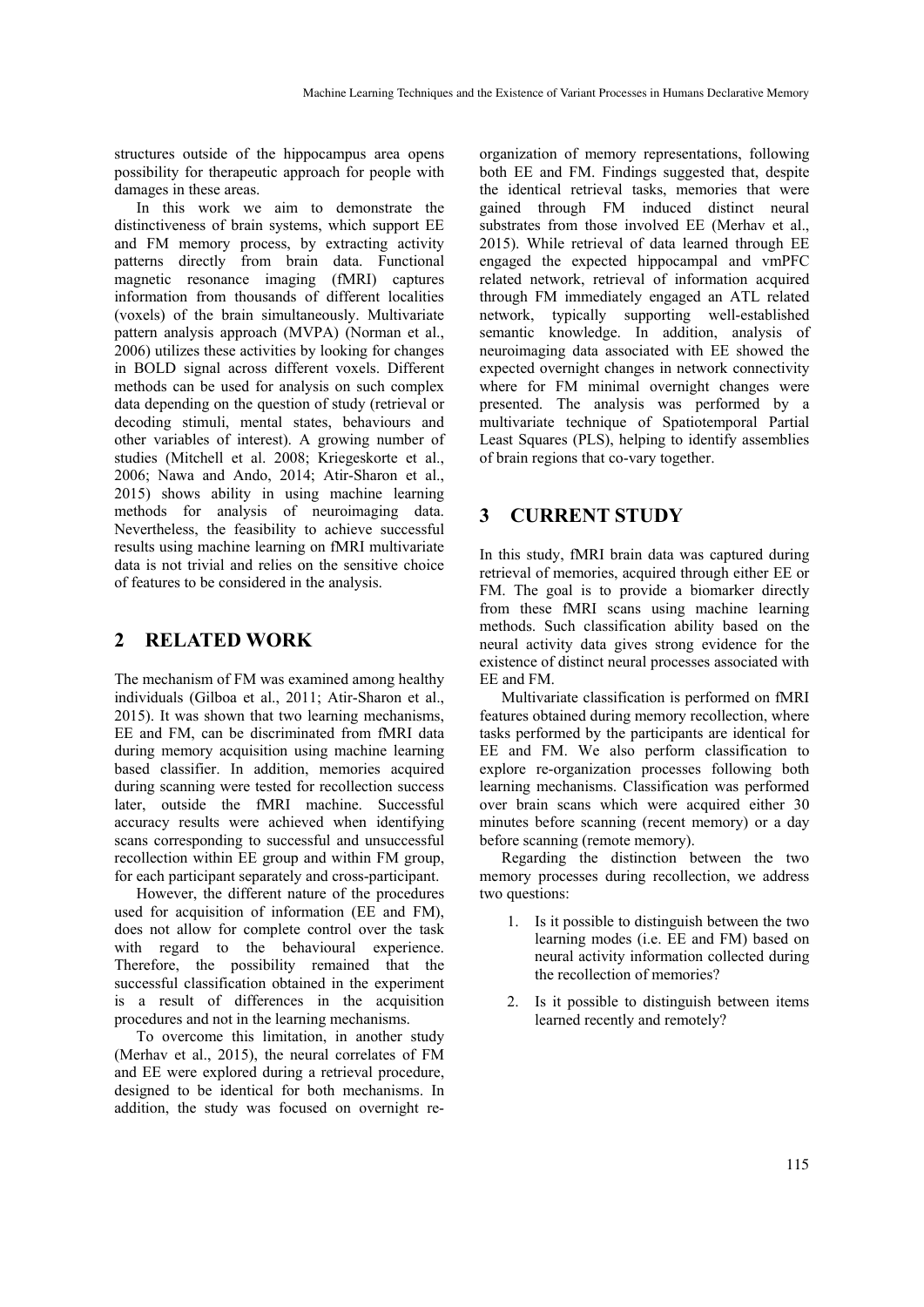### **4 EXPERIMENT PROCEDURE**

#### **4.1 Participants**

The experiment, full details of which can be seen in Merhav et al. (Merhav et al., 2015), was conducted in Rotman Research Institute at Baycrest, Canada. Here we mention the salient points.

32 participants (20 females) were recruited and randomly assigned to one of the two groups (EE or FM). All participants were English native speakers, right-handed and had no history of neurological or psychiatric disorders and no learning disabilities. A written informed consent was obtained according to Baycrest's Research Ethics Board's guidelines. Gender and age distributions (10 females in each group) were similar in the FM and in the EE groups, respectively. The two groups also did not differ on the number of years of education, I.Q. estimates and WMS-III Verbal Paired Associates retention.

#### **4.2 Experiment Paradigm & Procedure**

32 healthy adult participants (20 females) were randomly assigned of one to two groups (EE or FM). On day 1 the participants learned 50 new unfamiliar picture-word associations. On day 2 (24 hours later) they learned another set of 50 new picture-word associations. A retrieval memory test for all the 100 new picture-word associations took place 30 minutes after the acquisition of a second set of associations. During the retrieval, brain activity was scanned (Figure 1A). Therefore, the participants were tested on both recently and remotely encoded information. The two learning tasks (EE / FM) were designed differently due to different nature of both learning procedures (Figure 1B).

The retrieval task was designed as an event related fMRI experiment in which memory for all 100 items was assessed via an associative fouralternative forced choice recognition task. The retrieval procedure was identical for EE and FM as it was performed inside the scanner (Figure 1C). Each retrieval trial of an item was 12.5 seconds long and contained the following intervals: blank screen (1 sec), target label as text and auditory input (1.5 sec), 4 choice pictures appeared on screen, below the target label (2.5 sec), the word "choose" appeared onscreen and participants had to respond by selecting the appropriate key (5 sec), confidence rating (2.5 sec).

The experiment was designed intentionally to have participants perform either EE or FM, rather than perform both EE and FM tasks. It was

important that learning through FM will be implicit and unintentional, so participants should not know that the task is a mnemonic task (i.e., requires memory). However, in EE, participants are explicitly asked to remember the name of the item.

#### **4.3 Data Acquisition & Pre-processing**

The participants were scanned using the Siemens Trio 3 T scanner, at Baycrest Institute. They acquired T2\*-weighted images, covering the whole brain using an echo-planar imaging (EPI) sequence of 50 slices, with repetition time (TR) of 2500 ms, echo time (TE) of 27 ms,  $64 \times 64$  matrix, slice thickness of 3.5 mm and a field of view (FOV) of 200 mm. The procedure was designed as an event related fMRI study.



Figure 1: (A) The experiment structure. (B) Examples of acquisition through FM (left) and through EE (right). (C) Retrieval test design which took place inside the fMRI scanner.

The pre-processing steps included conversion to 4-dimensional AFNI format (Cox, 1996), slice timing correction using the first slice as a reference (Figure 2A), movement correction for unintended head motions and spatial smoothing with 6mm FWHM Gaussian kernel to increase signal-to-noise ratio (Figure 2B). Finally, individual participant's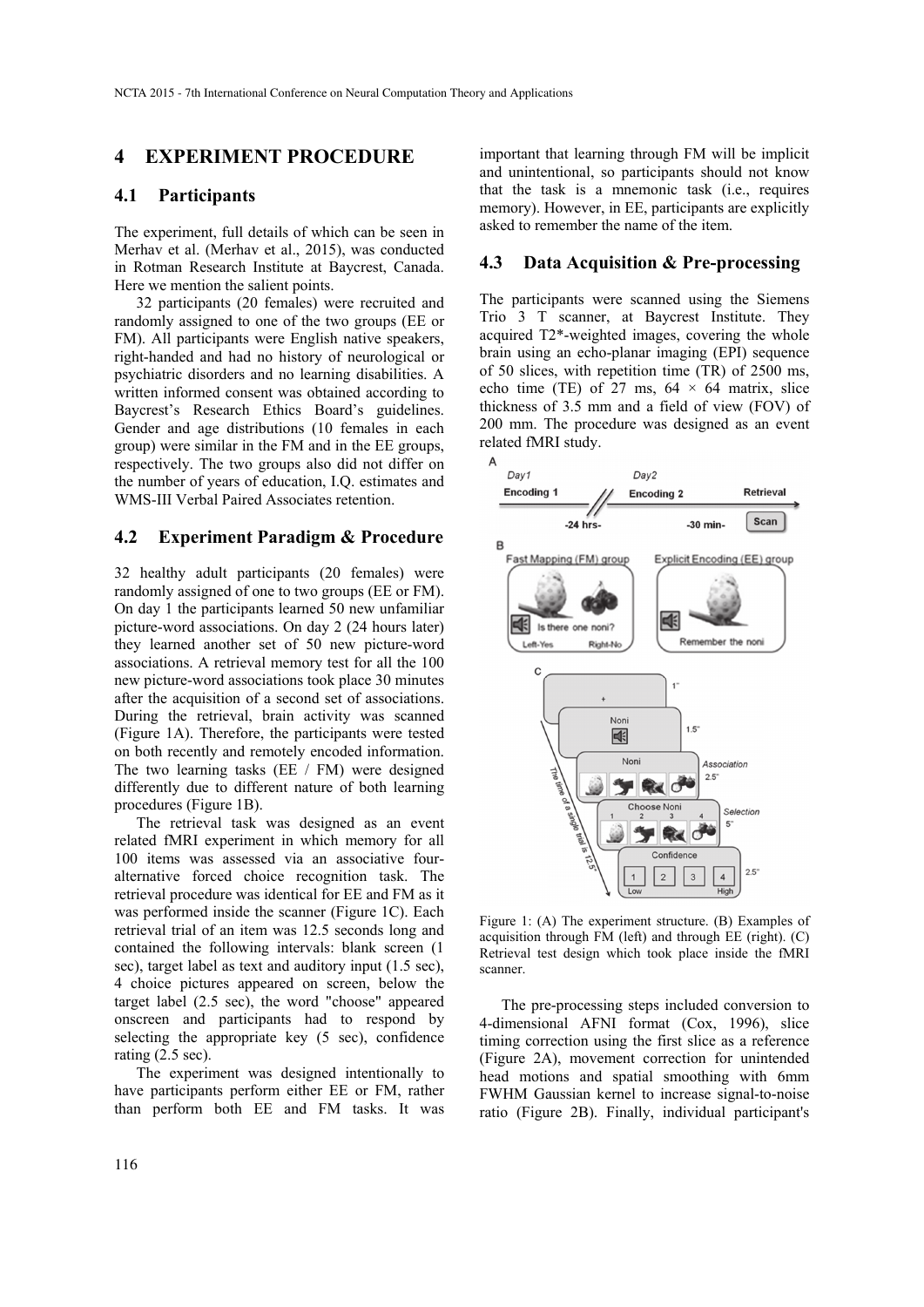data was converted to a standard coordinate system (Talairach) to allow data analysis across individuals.

The scanning of each participant was done during four consequent runs creating a joint dataset out of four time-series datasets with approximately 150 data volumes each of size 109x91x91, resulted as a dataset with approximately 600 data volumes. Therefore, each data volume (data point) contained 1490580 different voxels. We demonstrate the structure of the collected data in Figure 3.



Figure 2: Examples for pre-processing steps on fMRI data. (A) Correction of individual's hemodynamic responses slices acquired aligned to the exact same time (Sladky et al., 2011). (B) Performance of spatial smoothing on fMRI volume taken from single participant.



Figure 3: 4-Dimensional structure of AFNI format BRIK (Cox, 1996) file including 3-dimensional dataset over time sequence.

## **5 METHODS**

The data points used for analysis were constructed using scan data obtained for TR=2. This temporal cut was selected after performing pre-test classification as suggested in Atir-Sharon et al. work (Atir-Sharon et al., 2015), taking into consideration

the accordance to the expected HRF response.

We performed further pre-processing over the time-series data. At first, all non-brain voxels were removed using a mask. This was done by selecting voxels from the fMRI dataset that correspond to non-zero elements in the mask (creating data points of approximately 200,000 voxels). Afterwards, linear detrending was performed on each participant's data set and for each run separately.

Then, normalization over all scans was conducted. The normalization was done voxel-wise using z-score for each participant separately. In our case, the combined dataset involved scans from different groups and participants taken from different distributions. Therefore, transformation of features from different scales to a single scale, with consideration to the original distributions, was needed. The z-score method considers the different distribution characteristics of every group (Wiesen, 2006), hence, it was chosen as the normalization procedure. The z-score formula is presented in (1), where z-val is the new z-scored value, f-val is the original feature value and  $(μ, σ)$  are the mean and standard deviation values:

$$
z\text{-val} = (f\text{-val} - \mu) / \sigma \tag{1}
$$

For the mean and standard deviation computation in the z-score equation, several assignments were tested: (i) from all scans in the dataset; (ii) from individual participants' scans and (iii) from the distribution of scans marked as control (baseline) in the training set. Best classification results were achieved by using the mean and standard deviation computed from the distribution of baseline scans (option (iii)).

Each volume was represented as an individual data point in the dataset (i.e. each voxel was considered as a feature). Since the amount of scans from EE and FM groups was not equal, counterbalancing of the dataset was performed. This was done by randomly sampling data points from the smaller group. This method was applied only on the training set. Otherwise, more weight would have been given to prediction accuracies of duplicated data points against weight of accuracies for data points that were not duplicated. Therefore, testing set was left untouched.

Machine learning classification techniques were used for data analysis. Considering the high dimensionality of data used in the current study, feature selection procedure was performed in order to reduce the number of features used for multivariate classification analysis. There are several generic methods for selecting informative features.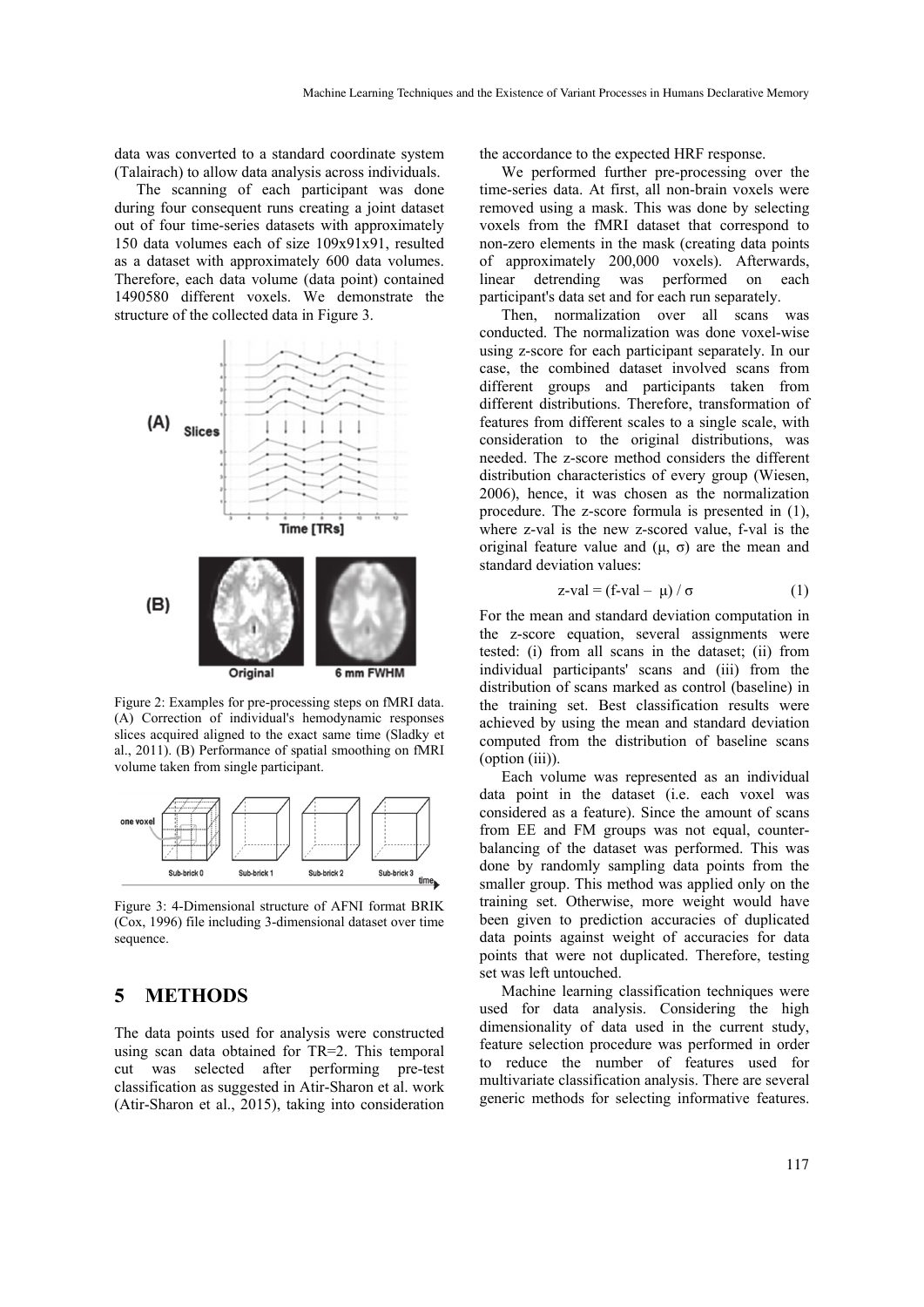We aimed to select the features that best discriminate between conditions based on their activation values. It was achieved by ranking the importance of each feature according to the ANOVA F-score value obtained for between-group (EE vs. FM) comparisons.

To find the optimal subset of features for analysis, we performed exhaustive search for different sizes of features sets starting from 10 features to full brain features in exponential manner. Finally, the top 1000 features with highest F-scores were selected. This relatively large number of features was chosen to take advantage of inclusion of weakly informative voxels which can contribute to an increase in classification rates (Gonzalez-Castillo et al., 2012). In Figure 4, we illustrate the extracted features in the form of a brain map. In this example, we display in red selected subset of features for recollection (correct vs. Incorrect) classification. This was performed on individual's fMRI data that belongs to the FM group. Note, that not all the selected features can be depicted in a single brain map, but it can be seen that they concentrated in a specific areas.

A cross-validation classification scheme using Support Vector Machine classifier (Vapnik, 1998) with RBF (Radial Basis Function) kernel (Vert, Tsuda and Schölkopf, 2004) was applied to the selected features.

Parameters that are not learnt directly within estimators can be set by searching a parameter space for the best cross-validation score. Grid search for C and gamma parameters was performed in the ranges of  $2^{-5}$  to  $2^{15}$  and  $2^{-15}$  to  $2^3$  respectively. Grid search was executed before training on a training portion of the dataset to achieve increase in accuracy rates. A pseudo-code for the performed grid search is presented in Figure 5. In all runs parameters C and gamma were set to 1 and  $2<sup>-3</sup>$  respectively.



Figure 4: Brain map displaying features selected for classification analysis of FM recollection (correct vs. Incorrect).

In cases where the testing set consisted of scans that

```
for c in [2^{-5}, 2^{-3}, \ldots, 2^{15}]:
 for g in [2^{-15}, 2^{-13}, \ldots, 2^{5}]:
   for train, test in partition: 
    model = svm train(train, c, q)
     score = svm_predict(test, model) 
    cv list.insert (score)
  scores list.insert(mean(cv_list),c,q)
print max(scores_list)
```
Figure 5: Pseudo-code for grid search procedure.

were taken from one group only (i.e. all scans were EE or all scans were FM), a decision making function was applied. We used majority voting method as a decision making function, defined as follows: if the majority of the scans were rated correctly per participant, the accuracy was set to 1, otherwise, the accuracy was set to 0.

The software used for the classification was developed using Python programming language and based on LibSVM (Chang and Lin, 2011) and PyMVPA software packages (Hanke et al., 2009). In Figure 6 we present a complete analysis flow diagram including all the relevant pre-processing and processing stages.

### **6 RESULTS**

#### **6.1 Memory Performance**

In the information retrieval test, correct response rates for the recent and for the remote associations were significantly above chance (binomial tests,  $p <$ 0.0001, for both times-of-acquisition, in both learning groups). Overall, participants from the FM group were less successful in retrieval, compared to those from the EE group, in both the recent and the remote conditions (F(1,30) = 12.2, p < 0.005).

In both groups, recent items were better recognized than remotely presented items  $(F(1) =$ 9.12,  $p = 0.005$  with no significant interaction between the time of acquisition and the learning mode (F(1,15) = 0.334, p = 0.565).

#### **6.2 Classification**

First, we addressed the question of classifying scans obtained during correct and incorrect recollection. Using the proposed classification scheme, we performed 4-fold (leave one run out) crossvalidation within participants. The mean values of classification accuracy were close to the chance level for both groups (EE and FM). We theorized the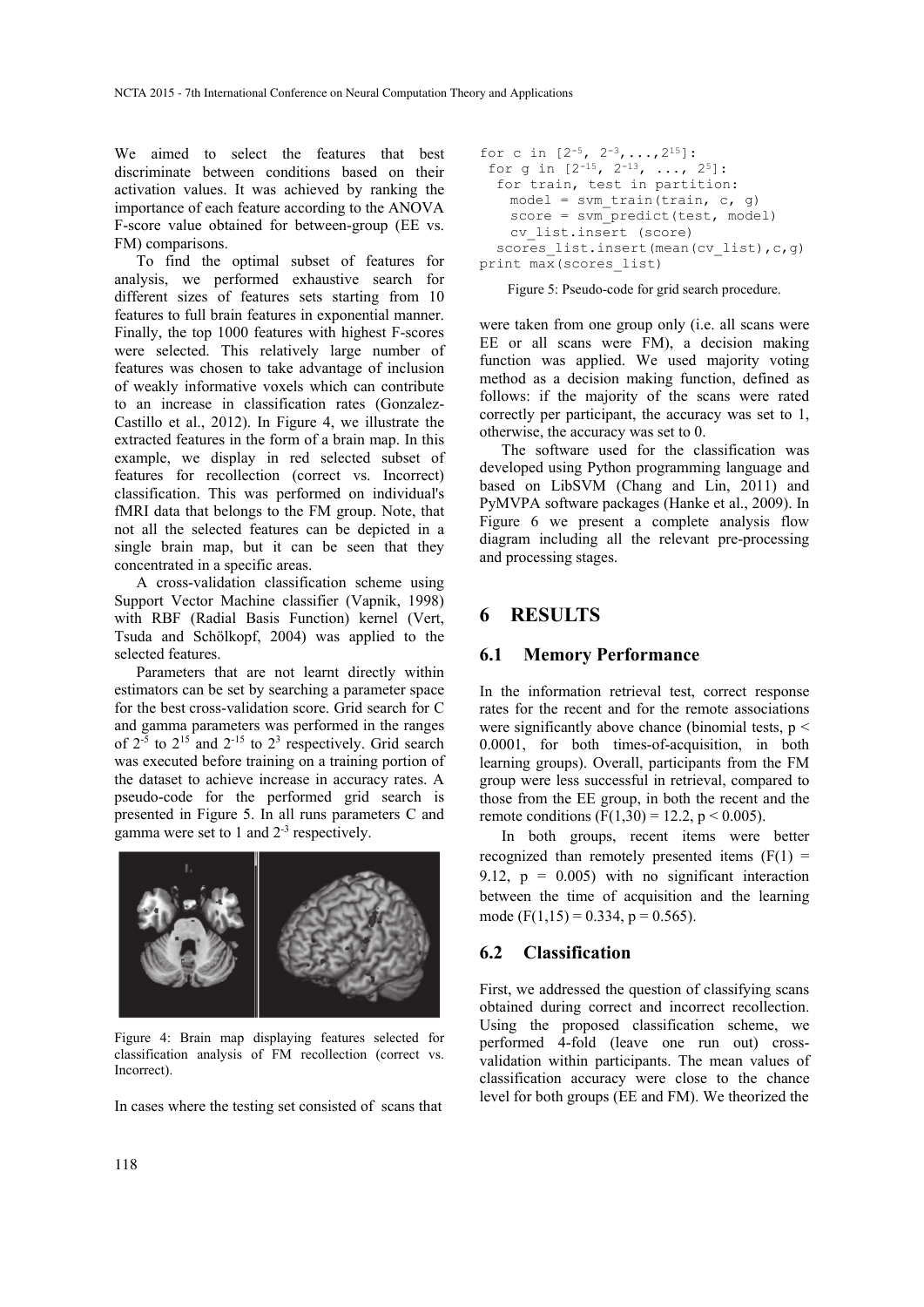

Figure 6: Schematic diagram of the steps performed for whole brain analysis procedure. It consist the following stages: (A) The initial stage representing the neuroimaging data delivery. (B) The pre-processing stage. (C) Data reduction stage: reducing data variability efficiently by feature selection. (D) Learning stage: performing multiple times by cross validation procedure.

reason for that is the existence of two additional different sub-groups, recent and remote word acquisition, within each of the initial groups. Therefore, we classified correct and incorrect scans within each possibility: EE recent, EE remote, FM recent, FM remote. For each possibility we chose 10% of all data points randomly as a testing set. The rest of the data points were used for training. Then, 10-fold cross validation was performed. We report the values for mean and standard deviation of classification accuracy over 10 cross-validation folds for EE in Table 1 and for FM in Table 2.

These results show that a trained classifier was able to distinguish scans obtained during correct and incorrect word recollection within each group. The accuracy is higher for classification of scans for words learned recently, rather than for words learned remotely. Furthermore, the discriminating ability is better within EE group rather than within FM group.

Next, we classified whether the process used for information acquisition was EE or FM using only scans from the successful recollection attempts in the behavioural experiment. We chose randomly 10% from all the scans of all participants as a testing set. The rest of the scans were used as a training set. The values and standard deviations for classification accuracy are presented in Table 3. The results show that using the neuroimaging data from each one of the participants for training, we could distinguish between EE and FM scans very well.

Table 1: Correct vs. Incorrect classification within Explicit Encoding (EE) using 10-fold cross validation.

|        | <b>Mean Accuracy</b> | <b>Standard</b><br><b>Deviation</b> |
|--------|----------------------|-------------------------------------|
| Recent | 0.708                | 0 O 9                               |
| Remote | ) 584                | ) በ67                               |

Table 2: Correct vs. Incorrect classification within Fast Mapping (FM) using 10-fold cross validation.

|        | <b>Mean Accuracy</b> | <b>Standard</b><br><b>Deviation</b> |
|--------|----------------------|-------------------------------------|
| Recent | 0.599                | 0.063                               |
| Remote | 0.55                 | 0.068                               |

Table 3: EE vs. FM (using only correct recollection scans) across participants using 16-fold cross-validation.

| <b>Testing set</b><br>selection method | Mean<br>Accuracy | <b>Standard</b><br>deviation |
|----------------------------------------|------------------|------------------------------|
| Random selection                       | በ 937            | 0 069                        |
| Leave<br>one<br>participant out        | 0.638            | 0.07                         |

These results raise the question of whether the representation of all the participants in the training set is crucial to the classification success. That is, can a machine learning classifier, trained over the collected data, can successfully distinguish which label to assign to a new person scan, despite the fact that the classifier has never seen data from this participant. To answer this question, we performed a leave-one-participant-out classification. This was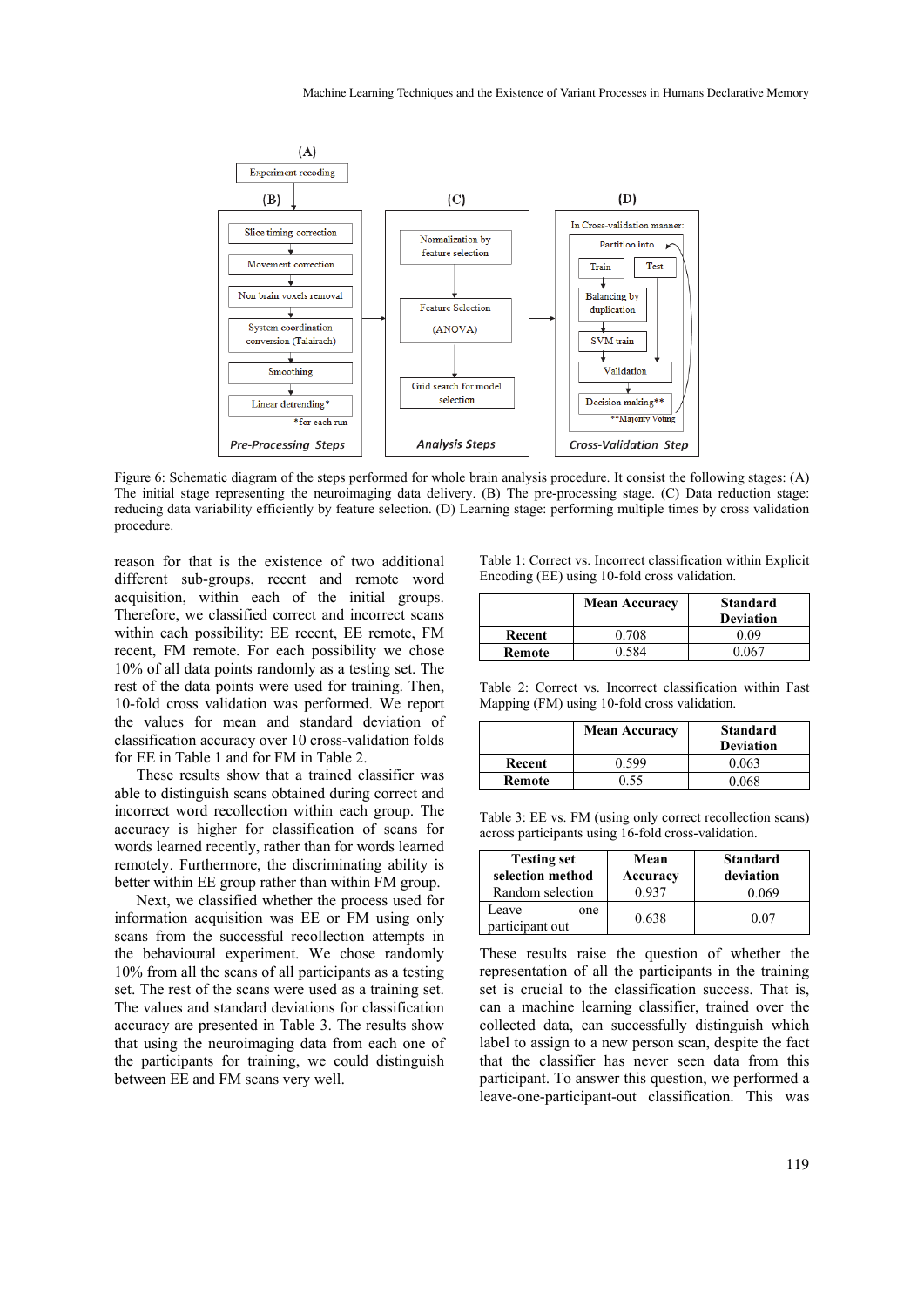done across all 16 participants in a cross-validation manner (leave one participant out). Note that per iteration, the scans in the testing set are all EE or all FM. Therefore, we were able to use the majority voting method for this analysis. The results averaged across all participants presented in Table 3.

### **7 DISCUSSION & CONCLUSIONS**

In this work, we showed that it is possible to identify correct and incorrect recollection of memories acquired through two learning mechanisms: either Explicit Encoding (EE) or Fast Mapping (FM) directly from neuroimaging data using machine learning techniques. The findings suggest that it is easier to identify recollection success and failure for information acquired recently rather than for information after a period of time through EE mechanism. It may indicate that the newly gained information, acquired through EE, has started to take part in consolidation process. At the same time, no significant change between recollection results of recent and remote acquisition was seen within the FM mechanism. This may indicate that FM does not engage consolidation processes. Further classification experiments are required to reach a more general conclusion.

The current results provide additional evidence for the existence of two memory formation processes by successfully classifying scans of correct retrievals following EE and FM. Note that the classification results for scans taken from an individual's data, which were not used previously for training, were still significant (although less accurate when training data from a subject were included). These findings suggest that associative learning through FM employs alternative neural pathways to acquire declarative knowledge, which bypasses the dominant hippocampal-vmPFC axis. This also indicates that the FM process is eligible for therapeutic approach for people with hippocampal brain injuries.

## **8 FUTURE WORK**

Future work should include mapping of the brain regions and extraction of functional networks associated with all four group combinations, EE recent, EE remote, FM recent and FM remote. A list of possible implementation approaches includes constructing brain maps using "searchlight" techniques (Kriegeskorte et al., 2006).

In addition, future work should include brain regions correlations tests during the retrieval of memory through EE and through FM in recent and in remote modes. Those correlations would provide information regarding the involvement of the hippocampus and vmPFC regions in the consolidation processes. To achieve that, one may use causality analysis techniques (Hu  $&$  Liang, 2012) to reveal the causality influences the brain regions, which are involved with each learning procedure, have on each other. This could help reveal new information regarding the mechanism involved in memory consolidation processes of FM.

### **ACKNOWLEDGEMENTS**

This work is part of the M.Sc thesis of Ms. Gal Star at University of Haifa under the supervision of Prof. Larry Manevitz at the Neuro-Computation Laboratory at Caesarea Rothschild Institute (CRI), Haifa, Israel.

The research is based on data gathered by Rotman Research Institute at Baycrest, Toronto, Canada. The examining of this data was suggested by Dr. A. Gilboa and complements the work of Merhav, Karni and Gilboa (Merhav et al., 2015). The authors are listed in alphabetical order.

### **REFERENCES**

- Atir-Sharon, T., Gilboa, A., Hazan, H., Koilis, E. & Manevitz, L. M. 2015. "Decoding the formation of new semantics: MVPA investigation of rapid neocortical plasticity during associative encoding through Fast Mapping.". *Neural Plasticity*, vol. 2015, Article ID 804385, 17 pages.
- Bauer, P. J., 2008. "Toward a neuro-developmental account of the development of declarative memory". *Dev Psychobiol*, vol. 50, no. 1, pp. 19-31.
- Chang, C. C. & Lin, C. J., 2011. "LIBSVM: a library for support vector machines". *ACM Transactions on Intelligent Systems and Technology*, available from: <http://www.csie.ntu.edu.tw/~cjlin/libsvm>.
- Cox, C., 1996. "AFNI: software for analysis and visualization of functional magnetic resonance images", *Computers and Biomedial Research*, vol. 29, pp. 126-173.
- Frankland, P. W., and Bontempi, B., 2005. "The organization of recent and remote memories". *Nature Review: Neuroscience*, vol. 6, pp. 119-130.
- Gais, S., Albouy, G., Boly, M., Dang-Vu, T.T., Darsaud, A., Desseilles, M., Rauchs, G., Schabus, M., Sterpenich, V., Vandewalle, G., Maquet, P., Peigneux, P., 2007. "Sleep transforms the cerebral trace of